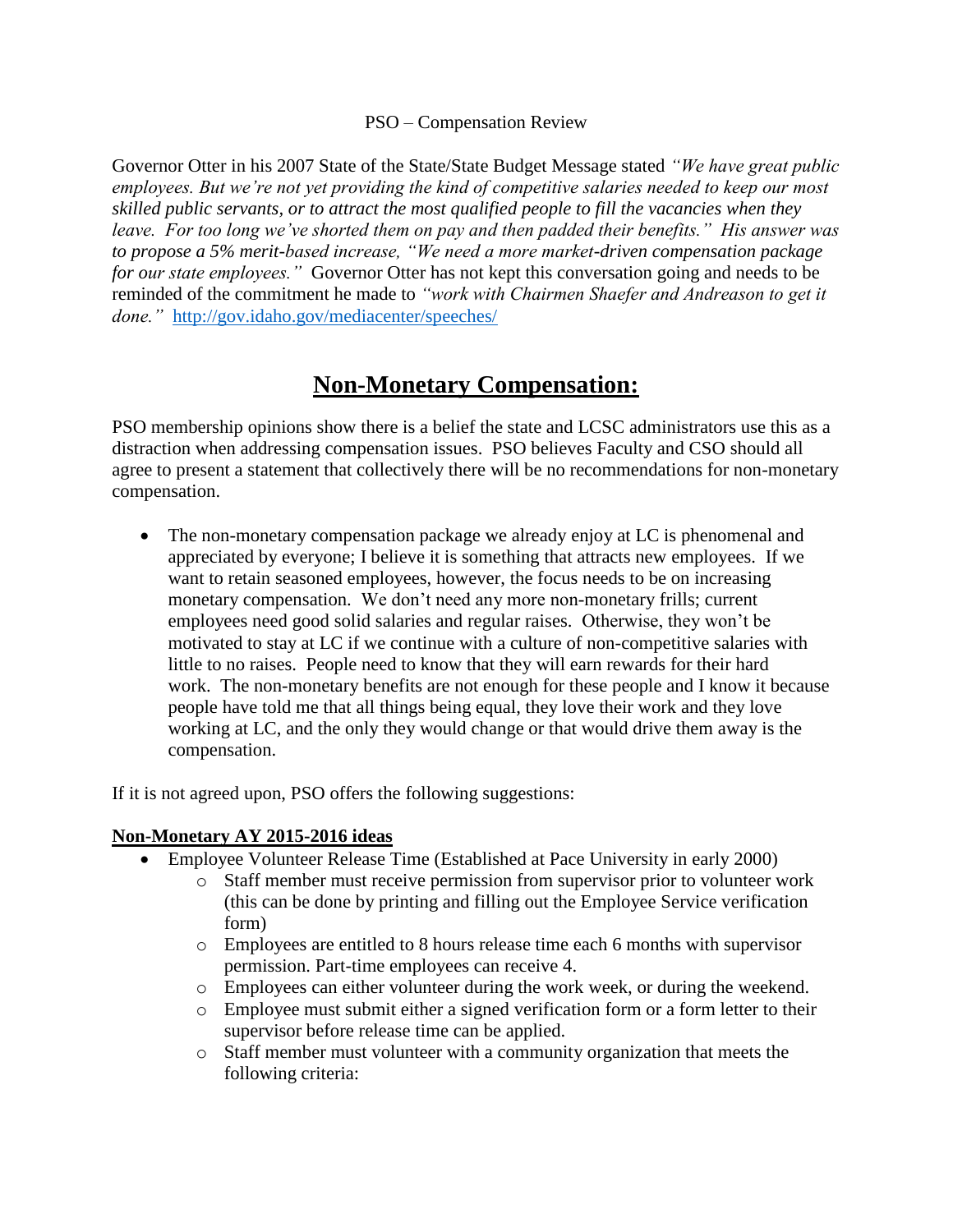- o Organization/partner is a recognized nonprofit or government organization or program.
- o Employees cannot proselytize (advocate for a particular religion) as part of their volunteer hours. Community work with faith-based organizations is welcomed outside of this activity.
- o Community organization/partner is willing to complete paperwork from the University
- o Community organization's/partner's status and hours can be confirmed by the University.
- o Volunteer does not receive monetary compensation for community work associated with the service.
- o A direct family member (spouse, parent, etc.) cannot be your direct supervisor for the service.
- o Employees are encouraged to continue work with an organization with which they have established ties, but the organization must still meet the above criteria.
- o Volunteer release time is logged into our timesheets, just as vacation, personal, and or sick time would be.
- Exercise classes should be excluded from the 6 credit minimum for employee tuition reduction. This will give employees a chance to take 2 courses and an exercise class with the same tuition reduction
- *LCSC should fully fund flu shots for all employees. LCSC employees come into contact with a large number of individuals throughout campus. Some of these individuals show up to class or work with viral symptoms.*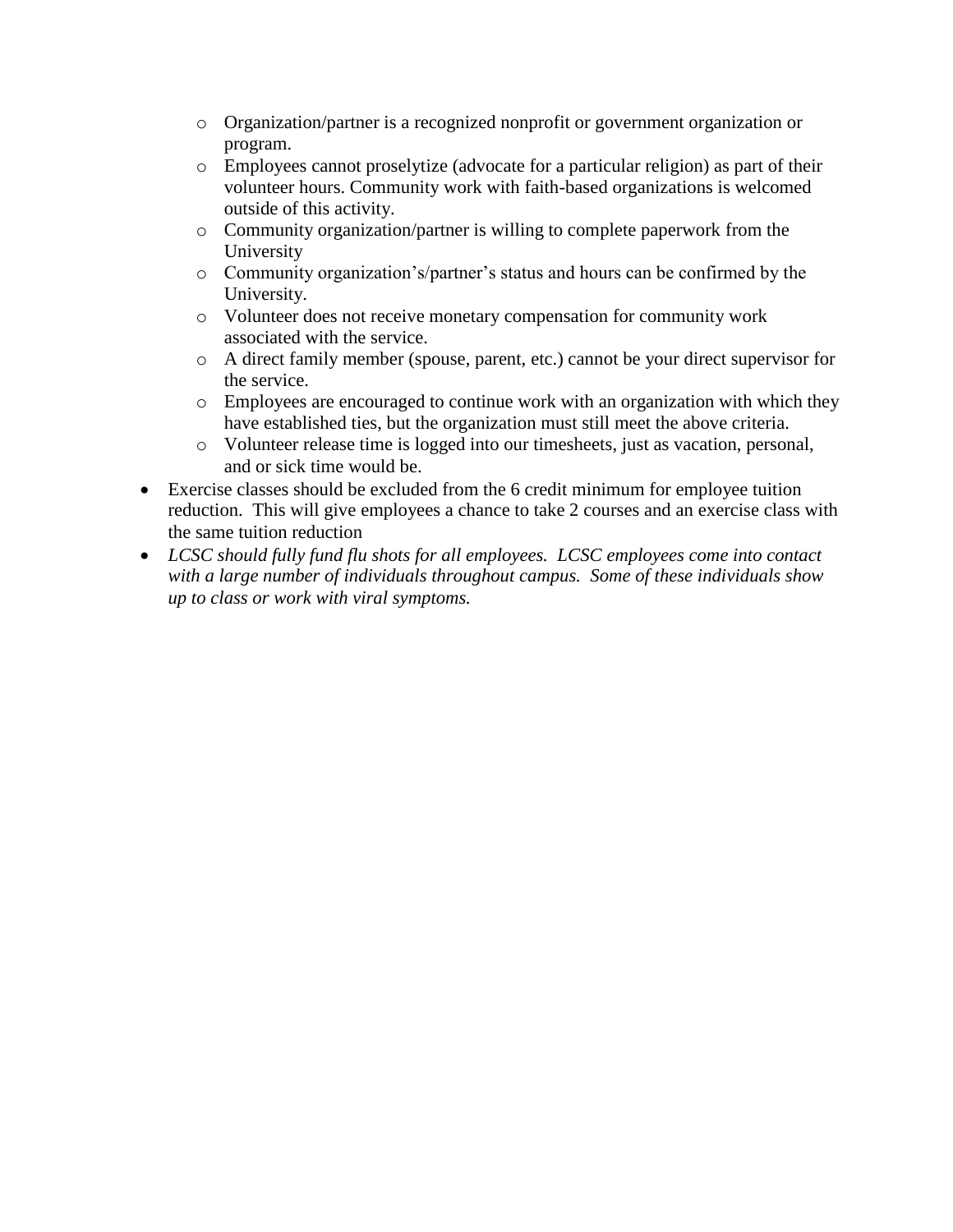# **Performs Multiple Job Titles (Duties) or Other Duties as Assigned**

Many positions at LCSC do not fit into just one job category or description. Many employees are classified in one position but performed duties in one or more job descriptions which are outside the employee's documented duties. By nature of a small institution, we hold multiple roles that would be distinct positions at larger institutions.

## **Example 1**

There are two telecommunications employees at LCSC. The job description indicates they are responsible for the campus phone system. The Telecommunications Manager has an extensive background in areas other than phone systems. His knowledge outside of telecommunications allows LCSC to take advantage of his knowledge, skills, and abilities. He has worked closely with Telecommunications Technician to train him in these various skillsets outside of the job requirement.

- Building Security System
	- o Centrally manages the IT Department, Bookstore, and Library security systems. looking to add the Center for Arts system to the management.
	- o This alleviates the requirement to call Fisher Systems and be charged for a site visit.
- Fire Alarm Panels
	- o Is the first call regarding fire alarm panel issues
	- o This alleviates the requirement to call Fisher Systems and be charged for a site visit.
- Fire Suppression Systems
	- o Is the first call regarding fire suppression systems
	- o This alleviates the requirement to call Fisher Systems and be charged for a site visit.
- Emergency Notification System
	- o Management of the campus emergency notification system
	- o Is the first call regarding notification issues
	- o This alleviates the requirement to call Fisher Systems and be charged for a site visit.
- Speech Privacy System
	- o This is a new system assigned to provide speech privacy in various locations on campus

It is important to recognize these systems are not in the job description but have assimilated into the everyday tasks assigned to these employees though no formal recognition has been granted or documented. Should either of these employees leave LCSC, it would be impossible to find a Telecommunications employee to fill the "non-job related duties" related to the position.

## **Example 2**

The LCSC Registrar is also the Director of Admissions. Recent past had two individuals that held the position and it was combined into a single position. No other 4 year college/university in Idaho has this organizational structure. This creates a unique skillset required for the position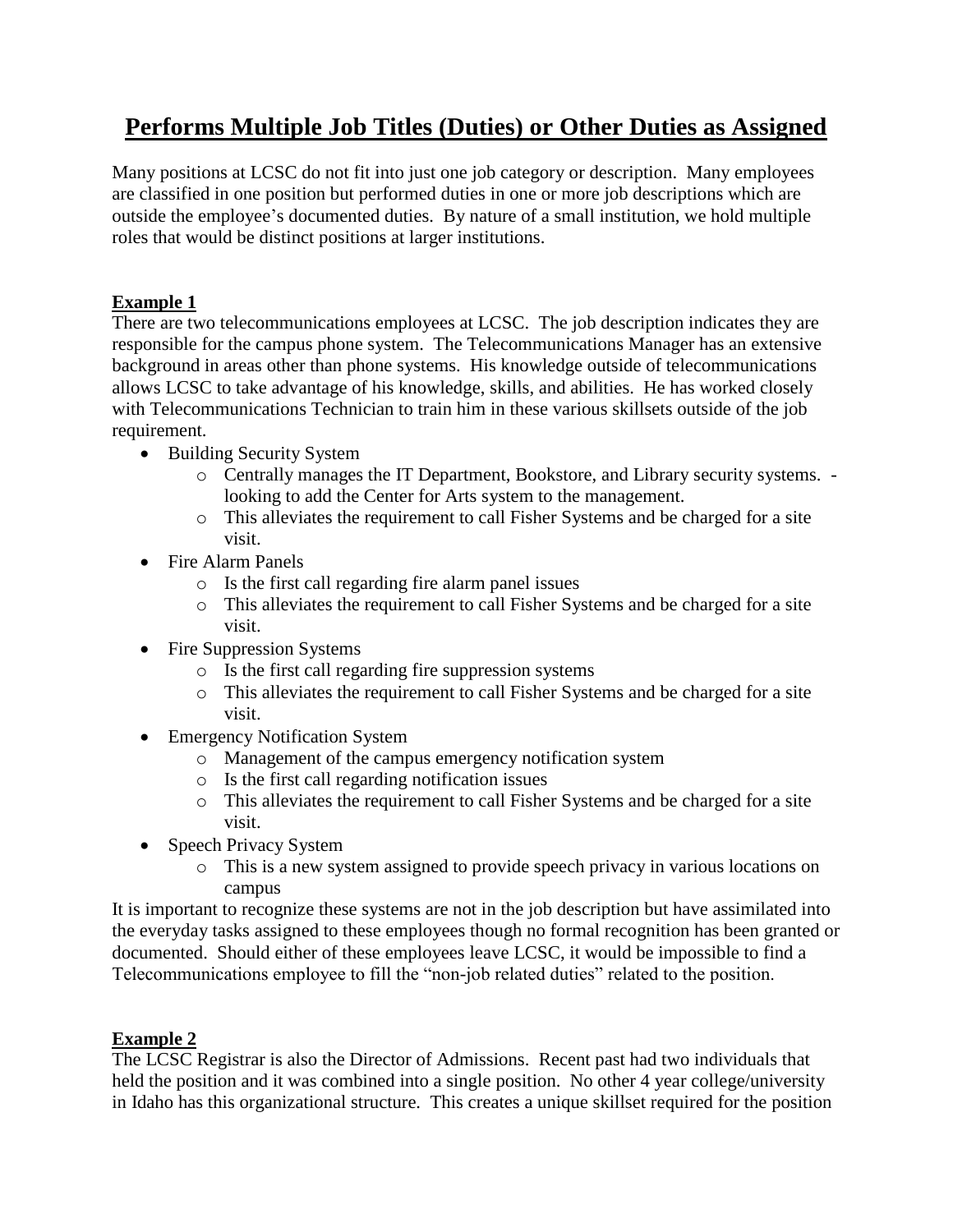which is not achieved without extensive training at the college. Should the incumbent leave LCSC, it would be impossible to hire an individual who could start the position and be effective within the first 6 months of employment.

## **Example 3**

The LCSC IT department has a network team responsible for network infrastructure, server infrastructure, cyber security, along with numerous applications supported. Idaho's other 4 year colleges/universities have individuals in each position. The IT department cannot compete in the marketplace for individuals with experience to apply for network positions. This requires the IT department to hire a current student or recent graduate and spend up to a year in training to provide the skillset to be successful in the position. The inability of LCSC to hire experienced IT professionals can and will cause issues when key personnel decide to move on. The Millennial Generation is a mobile workforce and will not hesitate to move on when opportunities are present.

### **Example 4**

The Director of Events & Campus Card Services has multiple roles with the college. Job descriptions include reference to Student Union Director, Events & Conference Services Coordinator, Campus ID Card Manager, and Employee Training Coordinator. The Director of Events & Campus Card Services has multiple roles with the college. Job descriptions include reference to Student Union Director, Events & Conference Services Coordinator, Campus ID Card Manager, and Employee Training Coordinator. This creates a unique skillset required for the position in which you typically cannot hire without additional training. Our hiring track record shows (get HR data to backup) that we cannot attract those with greater skills and experience because of salary so we have to hire and train.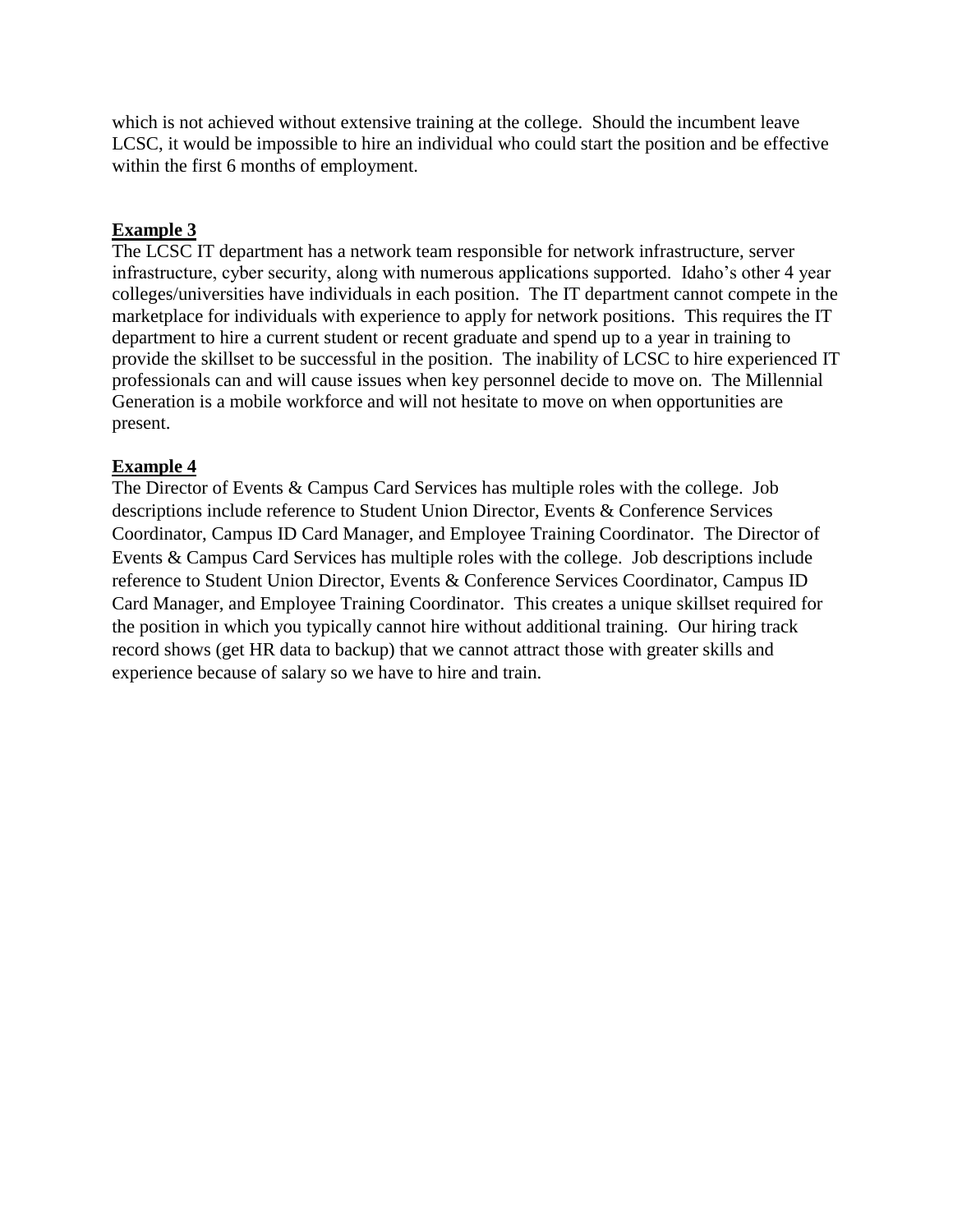# **Salary Issues**

- Failure to maintain cost of living adjustments year after year. Employee started in 2000 and in 2015 is about \$1,000 below the cost of living adjustment to maintain the year over year salary. The state of Idaho and Lewis-Clark State College have not kept pace with a salary to meet the cost of living increases. Essentially, there have been no Merit Raise pay increases during the past 15 years for LCSC employees.
	- $\circ$  \$42,000 Salary in 2000
	- o \$57,627.91 COLA comparison for FY2015
	- o \$56,639 Actual FY 2015 Salary
	- $\circ$  -\$988.91 Difference
- Lewis-Clark State College needs to develop a pay schedule for long term faculty and staff. For example, any individual who has been in the same position at LCSC for 10+ years should be at the median or policy of the position to reflect the value of the position tenure. Failure to provide monetary and cost of living adjustments will lead to more employees leaving as a result of compensation issues. Lewis-Clark State College should increase focus on long term employees to get their salaries to the median/policy of their position. Failure to do so hampers the ability to attract and retain employees as many divisions/departments see increased position search failures.
- Market value of IT workers in the local region
	- o Spring 2015 graduates obtained the following salaries (Associate Degrees)
		- **539,000 Pullman (PC Support)**
		- \$43,000 Lewiston (PC Support)
		- \$44,000 Lewiston (PC Support)
		- \$55,000 Lewiston (PC Support)
		- **S19/HR** as internship Lewiston (3 current students)
	- o LCSC IT salaries for PC support  $(CSO)$   $(1 9$  years of experience)
		- $$28,434$
		- $$28,840$
		- $$29,598$
		- $\blacksquare$  \$31,768
		- \$33,966
	- o LCSC IT salaries for Network Support (**PSO**) ( 1, 7, and 11 years of experience)
		- $$35,837$
		- $$43,667$
		- $\blacksquare$  \$51,180
	- o LCSC IT Faculty salaries (**Faculty**) (2 to 23 years of experience)
		- $$41,694$
		- $$45,442$
		- $$54,394$

This is troubling. Students with no experience and only an Associate's Degree are starting their careers at a higher pay level than LCSC's CSO, PSO, and Faculty members in the same field.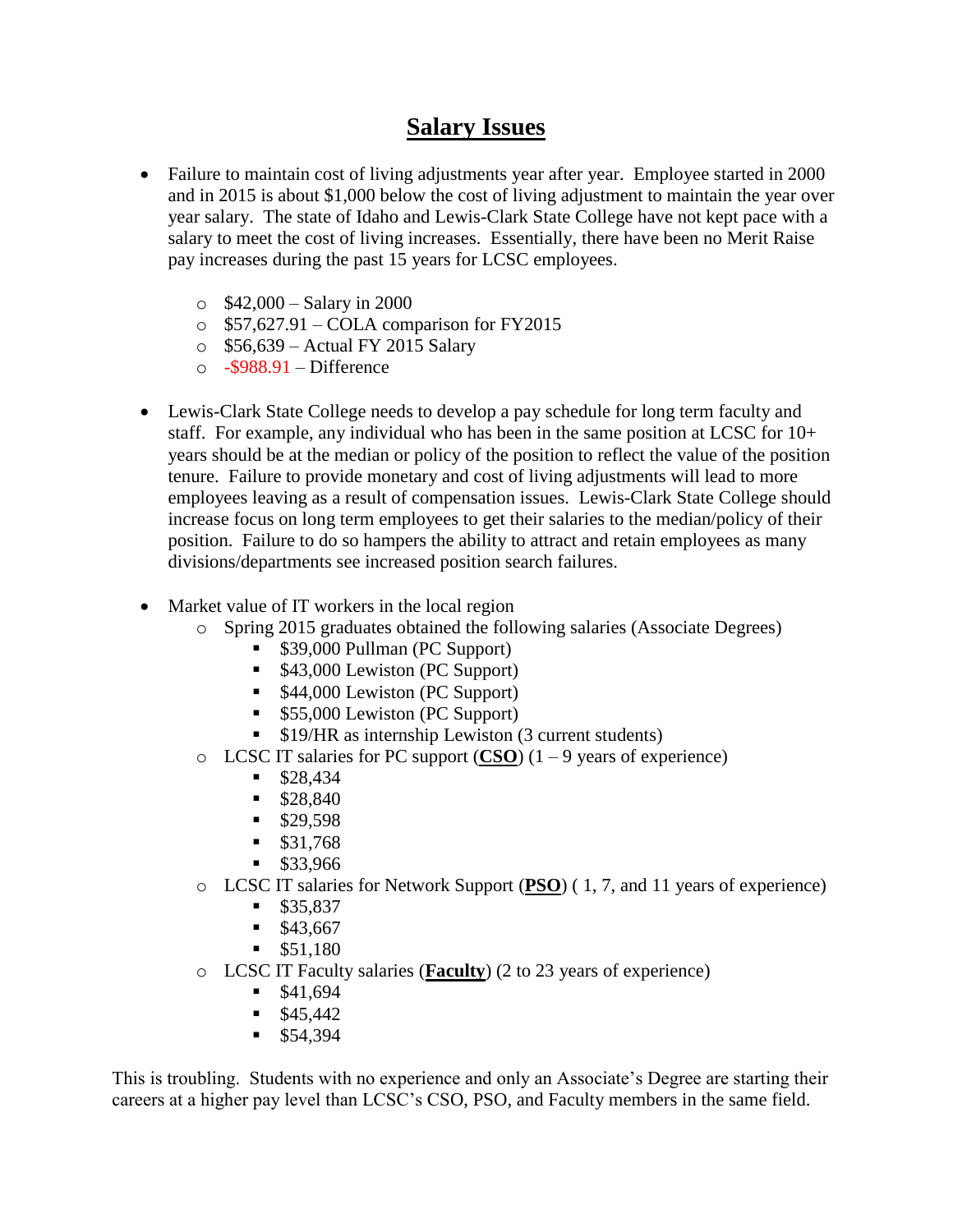The positions listed for the recent graduates are at the CSO level. The skills required for the position is lower than the skills required for the PSO and Faculty positions at LCSC. How does LCSC retain current employees or attract new employees in the IT field when the salary gap is this large?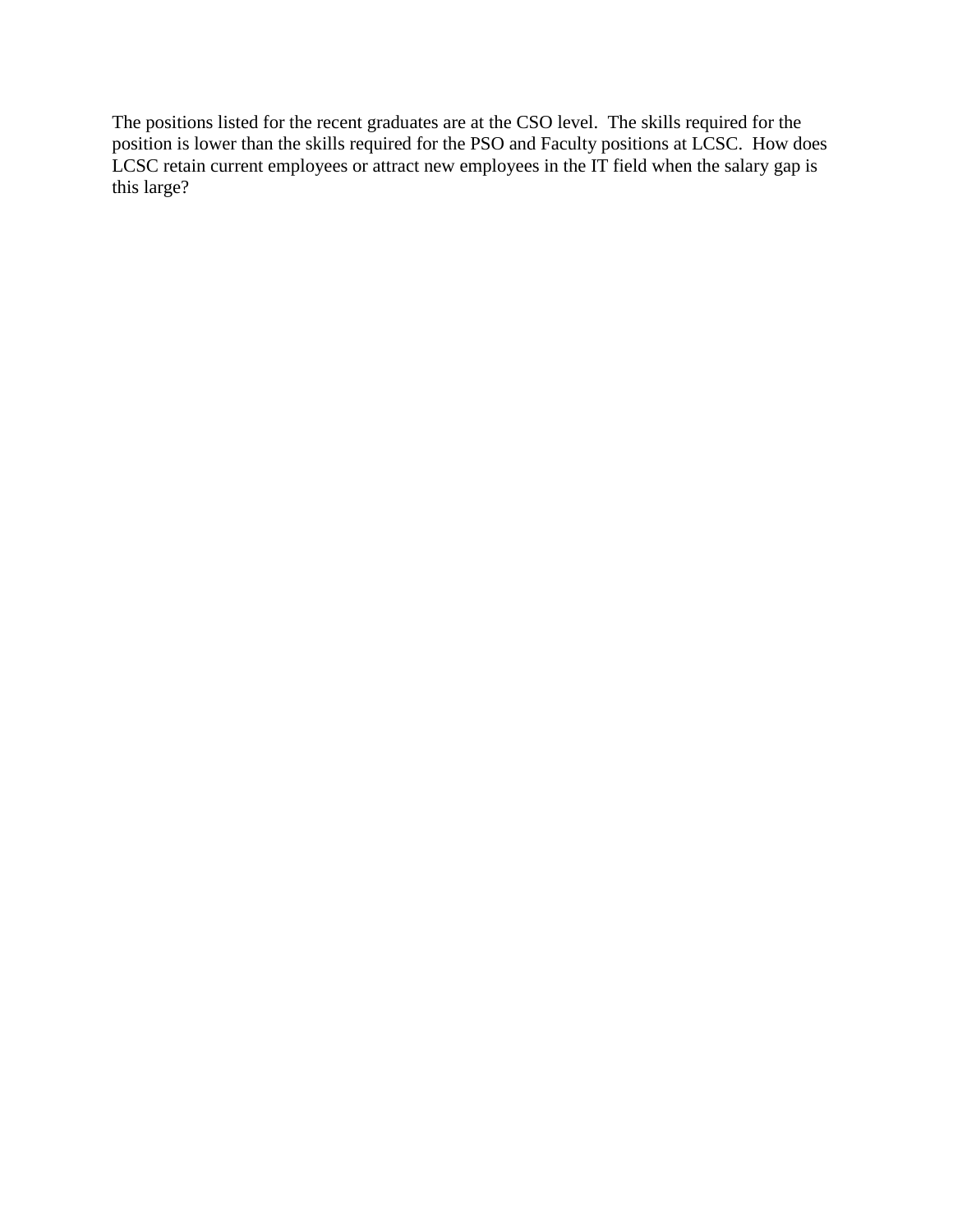# **Benefits:**

PERSI projection in 2009 with 3% increase opposed to PERSI projection in 2014 with 3% increase. This individual will received \$200 per month decrease in retirement benefits. Cost of living from 2009 - 2014 increased 10.28% which did not keep pace with our salary.

| 2009 Annual Statement     | 3% Salary/Yr. Increase |
|---------------------------|------------------------|
| • Rule of 90 $(6/1/2021)$ | \$2,426.68             |
| 2014 Annual Statement     | 3% Salary/Yr. Increase |
| Rule of 90 $(6/1/2021)$   | \$2,225.92             |

In 2012, we received a 1% increase in salary. Many employees on this campus saw their take home pay decrease due to the increase in insurance costs for the employee and/or family. It is important for the state of Idaho and LCSC to ensure increases in employee contributions to medical/dental be covered under salary increases.

Out of pocket maximum increases for healthcare have hurt a number of employees with medical issues.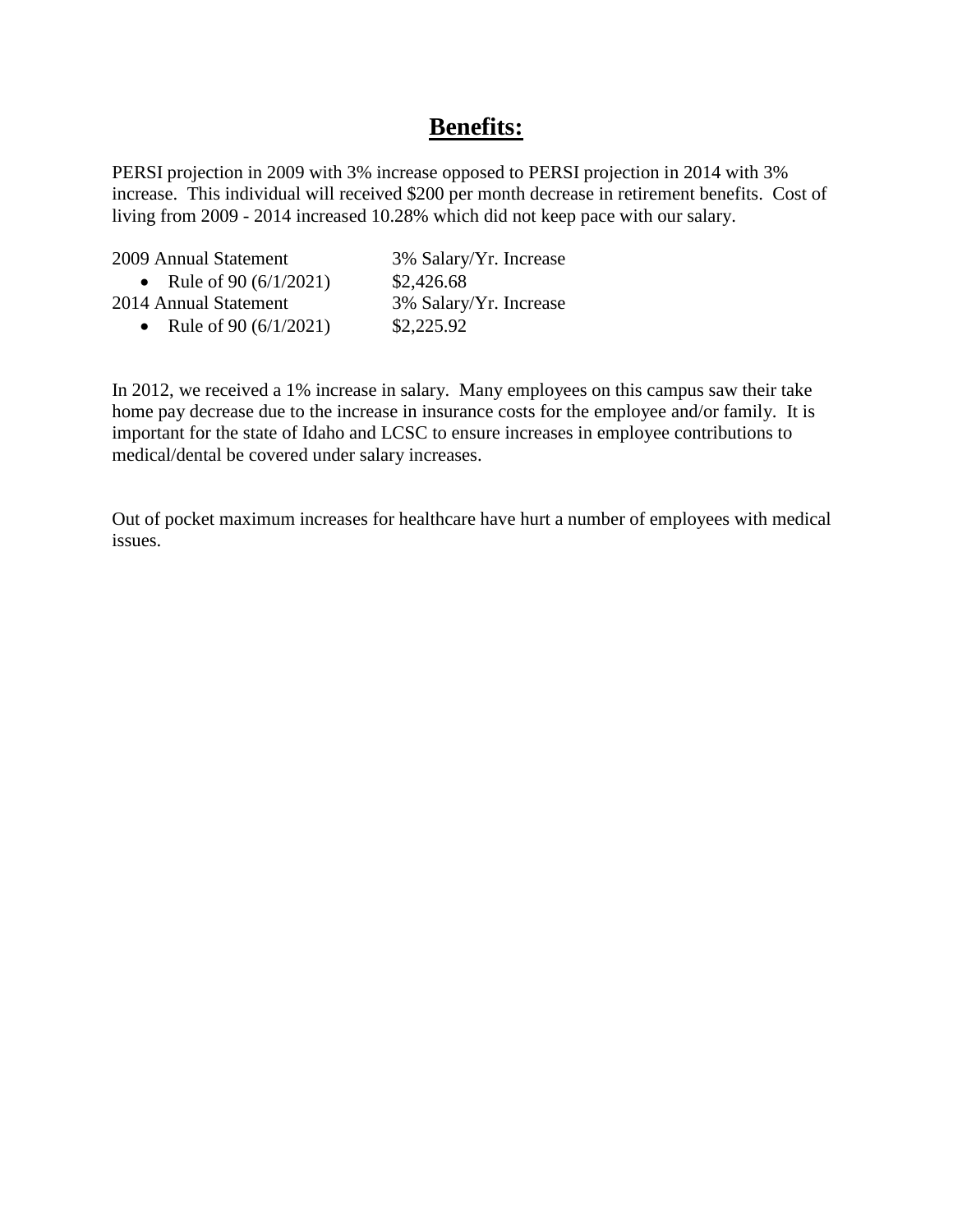## **Increases to Revenue**

Lewis-Clark State College needs a fresh approach to meet the goal for the FY14-18 Strategic Plan Objective 1E to *Recruit and retain highly qualified and diverse faculty and staff*. Competitive market value for the knowledge, skills, and abilities employee requirements is continually changing and must be maintained for LCSC to compete and flourish to deliver a quality education to the students. Lewis-Clark State College could increase tuition prices 10% and still maintain the lowest tuition cost of the 4 year institutions in Idaho.

#### **Lewis-Clark State College**

- 2015-2016 Academic Year Costs
	- $\bullet$  \$6,000 Tuition
	- $\bullet$  \$6,570 Room and Board
	- $\bullet$  \$1,632 Books and Supplies
- \$14,102 Base Costs

#### **University of Idaho**

2015-2016 Academic Year Costs

- $\bullet$  \$7,020 Tuition
- $$8,328 Room$  and Board
- $\bullet$  \$1,448 Books and Supplies
- \$20,400 Base Costs

#### **Idaho State University**

2015-2016 Academic Year Costs

- $\bullet$  \$6,784 Tuition
- \$5,662 Room and Board (100 Meals semester (6.25 meals a week))
- $$900 Books$  and Supplies

\$13,346 Base Costs

#### **Boise State University**

2015-2016 Academic Year Costs

- $\bullet$  \$6,876 Tuition
	- \$7,566 Room and Board
- \$1,200 Books and Supplies
- \$15,642 Base Costs

Review state percentage increase for salaries among state agencies. Many positions require the same or more skills than the larger universities yet smaller entities are falling further behind with each "percentage salary increase." For example, comparison of an employee in the same position at LCSC as opposed to the University of Idaho. LCSC employee makes \$40,000 and UI employee makes \$60,000. LCSC employee will receive \$1,200 while UI employee receives \$1,600. Gap in salary moves from 66.67% to 66.88%. Over a number of years, the discrepancy is realized to be substantial. Statements such as this also work for all LCSC employees. An individual making \$40,000 and an individual making \$25,000 still have the same expenses such as healthcare costs.

Student to teacher ratio is the best of the 4-year institutions in Idaho. This should be a premium and reflect in the outcomes of students. The old saying "you get what you pay for" needs to be visited. The service LCSC provides is a premium service and should be billed accordingly.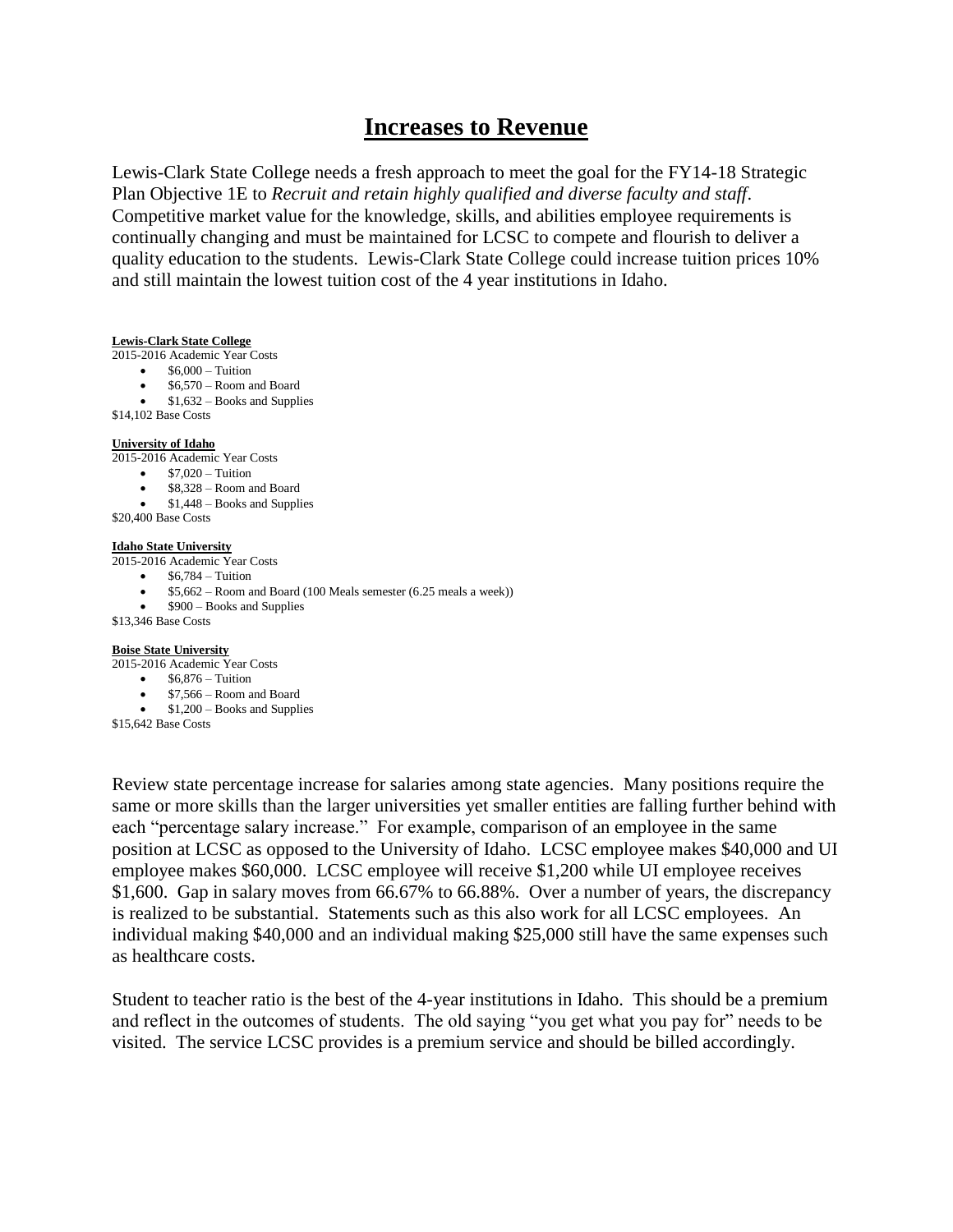# **Recommendations Moving Forward:**

Many professional staff members are in a skilled trade. The comparison requirement to peer institutions must be eliminated. The knowledge, skills, and abilities associated with many positions on campus are required at all Idaho public institutions. By downgrading state of Idaho employees based on the institution size diminishes the ability to attract and retain the highest skilled labor force. It can be argued employees at Lewis-Clark State College require more skills than the other 4 year universities because of the increased job requirements to maintain educational support. Employees at the other 4 year schools would not have the skill set required to replace a LCSC employee. Any new person requires substantially more training to become successful in any position at LCSC.

The state of Idaho and Lewis-Clark State College Administrators must recognize the unique requirements for LCSC employees. The Professional Staff Organization recommends removing LCSC from the CUPA and HAY scale comparisons and developing a pay grade structure unique to Lewis-Clark State College to reflect competitive market salaries in the region.

### **LCSC Professional and Classified Staff Positions**

LCSC should implement an institutional pay grade scale for professional and classified staff employees similar to North Idaho College.

| <b>WORKING TITLE</b>                        | <b>PAY</b><br><b>GRADE</b> | <b>SALARY</b><br><b>MINIMUM</b> | <b>SALARY</b><br><b>MIDPOINT</b> | <b>SALARY</b><br><b>MAXIMUM</b> |
|---------------------------------------------|----------------------------|---------------------------------|----------------------------------|---------------------------------|
| <b>Instructional Technology Analyst</b>     |                            |                                 |                                  |                                 |
| <b>Outreach Technology Analyst</b>          | C13                        | \$21.23                         | \$24.41                          | \$27.60                         |
| <b>Technology Restoration Analyst</b>       |                            |                                 |                                  |                                 |
| <b>Technology Support Analyst</b>           |                            |                                 |                                  |                                 |
| Web Application Developer                   | <b>P07</b>                 | \$40,268                        | \$60,322                         | \$70,375                        |
| Infrastructure & Network Support Specialist |                            |                                 |                                  |                                 |
| <b>Instructional Technology Engineer</b>    |                            |                                 |                                  |                                 |
| <b>Network Operations Specialist</b>        |                            |                                 |                                  |                                 |
| Senior Systems Analyst/Programmer           | <b>P08</b>                 | \$55,295                        | \$66,354                         | \$77,413                        |
| SharePoint/Database Administrator           |                            |                                 |                                  |                                 |
| <b>Systems Engineer</b>                     |                            |                                 |                                  |                                 |
| <b>UNIX Systems Administrator</b>           |                            |                                 |                                  |                                 |
| Web Designer/Coordinator                    |                            |                                 |                                  |                                 |

*NIC Pay Grade Example*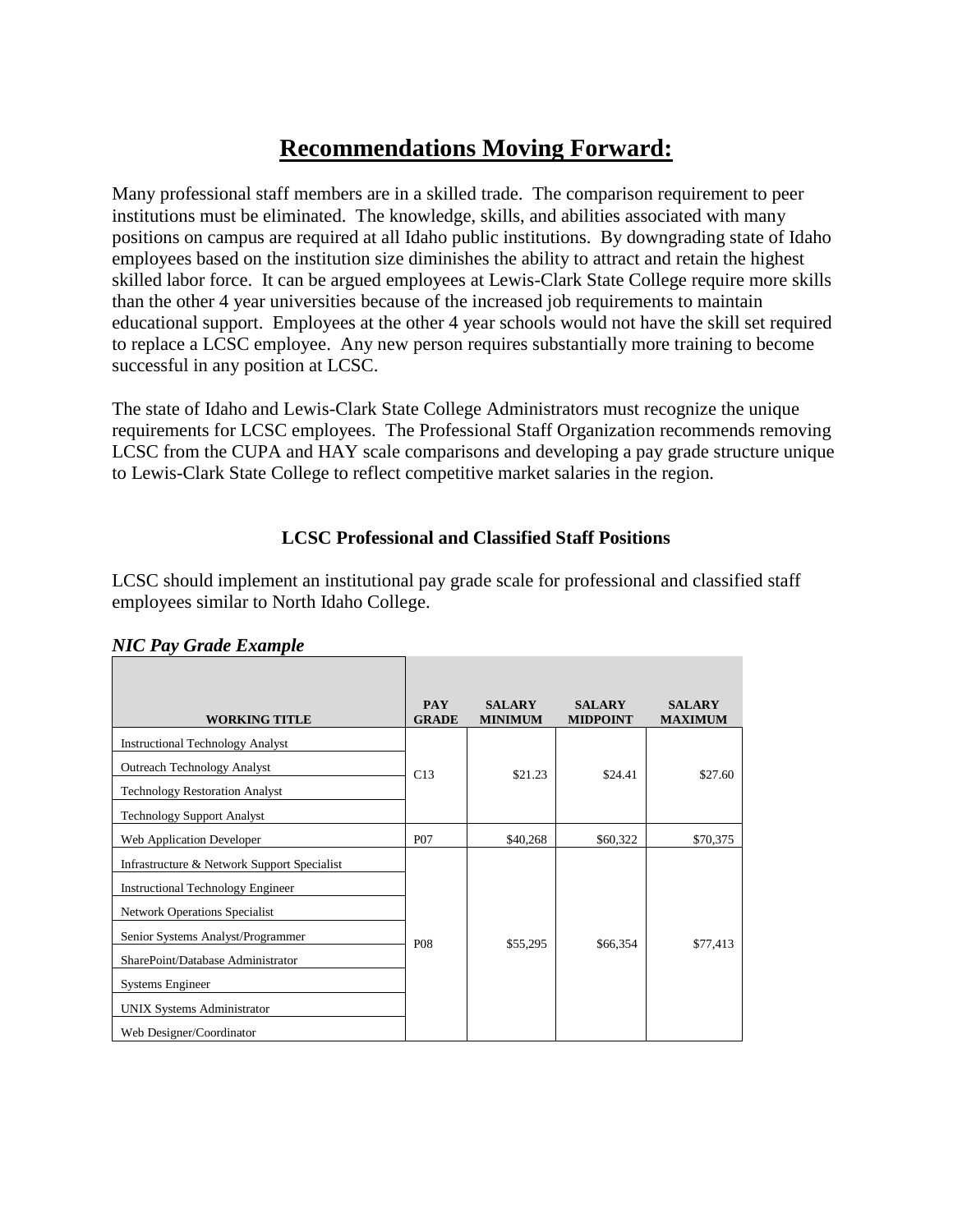## *NIC Professional Staff Structure*

|                 | <b>FY15 PROFESSIONAL STAFE STRUCTURE</b> |                |  |         |    |           |    |           |      |                       |              |                 |          |           |    |           |     |           |          |           |          |           |           |    |           |    |                |
|-----------------|------------------------------------------|----------------|--|---------|----|-----------|----|-----------|------|-----------------------|--------------|-----------------|----------|-----------|----|-----------|-----|-----------|----------|-----------|----------|-----------|-----------|----|-----------|----|----------------|
| Step:           |                                          | 0              |  | 1       |    | 2         |    | 3         |      | 4                     |              | 5               |          | 6         |    | 7         |     | 8         |          | 9         |          | 10        | 11        |    | 12        |    | 13             |
| Grade           |                                          | <b>MINIMUM</b> |  |         |    |           |    |           |      |                       |              | <b>MIDPOINT</b> |          |           |    |           |     |           |          |           |          |           |           |    |           |    | <b>MAXIMUM</b> |
| P1              |                                          | 28,659         |  | 30,264  |    | 31,640    |    | 32,671    | S.   | 33,703                |              | 34,391          | s.       | 35,108    | S. | 35,824    | -S. | 36,541    | s        | 37,257    | s.       | 37,974    | 38,690    | s  | 39,407    | S. | 40,123         |
| <b>P2</b>       |                                          | 31,525         |  | 33,290  |    | 34,804    |    | 35,939    | ١s   | 37,073                |              | 37,830          | -S       | 38,618    | -S | 39,406    | -S  | 40,194    |          | 40,983    | -S       | 41,771    | 42,559    |    | 43,347    |    | 44,135         |
| P3              |                                          | 34,678         |  | 36,619  |    | 38,284    |    | 39,532    | s.   | 40,781                | s            | 41,613          | s.       | 42,480    | S. | 43,347    | -S  | 44,214    | <b>S</b> | 45,081    | S.       | 45,948    | 46,815    | s  | 47,682    |    | 48,549         |
| P4              |                                          | 38,145         |  | 40,281  |    | 42,112    |    | 43,485    | -S   | 44,859                | s.           | 45,774          | -S       | 46,728    | -S | 47,681    | -S  | 48,635    | -S       | 49,589    | -S       | 50,542    | 51,496    | s  | 52,449    |    | 53,403         |
| <b>P5</b>       |                                          | 41,959         |  | 44,309  |    | 46,323    |    | 47,833    | s    | 49,344                |              | 50,351          | s.       | 51,400    | s. | 52,449    | S.  | 53,498    | -S       | 54,547    | <b>S</b> | 55,596    | 56,645    |    | 57,694    |    | 58,743         |
| <b>P6</b>       |                                          | 46,155         |  | 48,740  |    | 50,955    |    | 52,617    | s    | 54,278                |              | 55,386          |          | 56,540    | S  | 57,694    | S   | 58,848    |          | 60,002    | S        | 61,155    | 62,309    |    | 63,463    |    | 64,617         |
| P7              |                                          | 50,771         |  | 53,614  |    | 56,051    |    | 57,879    | -S   | 59,707                |              | 60,925          | <b>S</b> | 62,194    | s. | 63,464    | -S  | 64,733    | -S       | 66,002    | -S       | 67,271    | 68,541    |    | 69,810    |    | 71,079         |
| P8              |                                          | 55,848         |  | 58,976  | s  | 61,657    |    | 63,667    | -S   | 65,678                | S.           | 67,018          | <b>S</b> | 68,414    | S. | 69,810    | -S  | 71,206    | -S       | 72,603    | s        | 73,999    | 75,395    | s  | 76,791    |    | 78,187         |
| P9              |                                          | 61,433         |  | 64,874  | Ŝ. | 67,822    | -S | 70,034    | l S. | 72,246                | <sub>S</sub> | 73,720          | l S      | 75,256    | -S | 76,792    | IS. | 78,327    | <b>S</b> | 79,863    | -S       | 81,399    | 82,935    | s. | 84,470    | s. | 86,006         |
| <b>P10</b>      |                                          | 67,577         |  | 71,361  | S  | 74,605    | -S | 77,037    | ١s   | 79,470                | S.           | 81,092          | S        | 82,782    | S. | 84,471    | -S  | 86,161    | s        | 87,850    | S.       | 89,540    | 91,229    | s  | 92,919    | S. | 94,608         |
| P11             |                                          | 74,334         |  | 78,497  |    | 82,065    |    | 84,741    | -S   | 87,417                | s            | 89,201          | S.       | 91,059    | -S | 92,918    | S.  | 94,776    | <b>S</b> | 96,635    | s.       | 98,493    | \$100,351 |    | \$102,210 |    | \$104,068      |
| <b>P12</b>      |                                          | 81,768         |  | 86,346  |    | 90,271    |    | 93,215    | s    | 96,159                | S.           | 98,121          |          | \$100,165 |    | \$102,210 |     | \$104,254 |          | \$106,298 |          | \$108,342 | \$110,387 |    | \$112,431 |    | \$114,475      |
| P13             |                                          | 89,944         |  | 94,981  |    | 99,298    |    | \$102,536 |      | $\frac{1}{2}$ 105,774 |              | \$107,933       |          | \$110,182 |    | \$112,430 |     | \$114,679 |          | \$116,928 |          | \$119,176 | \$121,425 |    | \$123,673 |    | \$125,922      |
| P <sub>14</sub> |                                          | 98,938         |  | 104,479 |    | \$109,228 |    | \$112,790 |      | $\frac{1}{2}$ 116,351 |              | \$118,726       |          | \$121,199 |    | \$123,673 |     | \$126,146 |          | \$128,620 |          | \$131,093 | \$133,566 |    | \$136,040 |    | \$138,513      |

# *NIC Classified Staff Structure*

|                 |                |         |         |         |         | <b>FY15 CLASSIFIED STAFF STRUCTURE</b> |         |         |         |         |         |         |                |
|-----------------|----------------|---------|---------|---------|---------|----------------------------------------|---------|---------|---------|---------|---------|---------|----------------|
| Step:           | 0              | 1       | 2       | з       | 4       | 5                                      | 6       | 7       | 8       | 9       | 10      | 11      | 12             |
| Grade           | <b>MINIMUM</b> |         |         |         |         | <b>MIDPOINT</b>                        |         |         |         |         |         |         | <b>MAXIMUM</b> |
| C1              | \$11.82        | \$12.23 | \$12.64 | \$13.05 | \$13.32 | \$13.59                                | \$13.84 | \$14.10 | \$14.35 | \$14.61 | \$14.86 | \$15.12 | \$15.37        |
| C2              | \$12.41        | \$12.84 | \$13.27 | \$13.70 | \$13.98 | \$14.27                                | \$14.54 | \$14.80 | \$15.07 | \$15.33 | \$15.60 | \$15.86 | \$16.13        |
| C3              | \$13.03        | \$13.48 | \$13.93 | \$14.38 | \$14.68 | \$14.98                                | \$15.26 | \$15.54 | \$15.82 | \$16.10 | \$16.38 | \$16.66 | \$16.94        |
| C4              | \$13.68        | \$14.16 | \$14.63 | \$15.10 | \$15.42 | \$15.73                                | \$16.02 | \$16.32 | \$16.61 | \$16.90 | \$17.19 | \$17.49 | \$17.78        |
| C5              | \$14.37        | \$14.87 | \$15.36 | \$15.86 | \$16.19 | \$16.52                                | \$16.83 | \$17.14 | \$17.45 | \$17.75 | \$18.06 | \$18.37 | \$18.68        |
| C6              | \$15.09        | \$15.62 | \$16.14 | \$16.66 | \$17.00 | \$17.35                                | \$17.67 | \$18.00 | \$18.32 | \$18.65 | \$18.97 | \$19.30 | \$19.62        |
| C7              | \$15.84        | \$16.40 | \$16.94 | \$17.49 | \$17.86 | \$18.22                                | \$18.56 | \$18.90 | \$19.24 | \$19.57 | \$19.91 | \$20.25 | \$20.59        |
| C8              | \$16.63        | \$17.22 | \$17.79 | \$18.36 | \$18.75 | \$19.13                                | \$19.49 | \$19.84 | \$20.20 | \$20.55 | \$20.91 | \$21.26 | \$21.62        |
| C9              | \$17.47        | \$18.08 | \$18.68 | \$19.29 | \$19.69 | 20.09<br>S.                            | \$20.46 | \$20.84 | \$21.21 | \$21.59 | \$21.96 | \$22.34 | \$22.71        |
| <b>C10</b>      | \$18.34        | \$18.98 | \$19.61 | \$20.25 | \$20.67 | \$21.09                                | \$21.48 | \$21.88 | \$22.27 | \$22.66 | \$23.05 | \$23.45 | \$23.84        |
| <b>C11</b>      | \$19.25        | \$19.93 | \$20.59 | \$21.25 | \$21.70 | \$22.14                                | \$22.55 | \$22.97 | \$23.38 | \$23.79 | \$24.20 | \$24.62 | \$25.03        |
| C12             | \$20.22        | \$20.93 | \$21.62 | \$22.32 | \$22.79 | \$23.25                                | \$23.68 | \$24.12 | \$24.55 | \$24.99 | \$25.42 | \$25.86 | \$26.29        |
| <b>C13</b>      | \$21.23        | \$21.97 | \$22.70 | \$23.43 | \$23.92 | \$24.41                                | \$24.87 | \$25.32 | \$25.78 | \$26.23 | \$26.69 | \$27.14 | \$27.60        |
| C <sub>14</sub> | \$22.29        | \$23.07 | \$23.84 | \$24.60 | \$25.12 | \$25.63                                | \$26.11 | \$26.59 | \$27.07 | \$27.54 | \$28.02 | \$28.50 | \$28.98        |
| C15             | \$23.40        | \$24.22 | \$25.03 | \$25.83 | \$26.37 | \$26.91                                | \$27.41 | \$27.91 | \$28.41 | \$28.92 | \$29.42 | \$29.92 | \$30.42        |
| C <sub>16</sub> | \$24.57        | \$25.43 | \$26.28 | \$27.13 | \$27.69 | 28.26<br>S.                            | \$28.79 | \$29.31 | \$29.84 | \$30.36 | \$30.89 | \$31.41 | \$31.94        |
| C17             | \$25.80        | \$26.70 | \$27.59 | \$28.48 | \$29.08 | \$29.67                                | \$30.22 | \$30.78 | \$31.33 | \$31.88 | \$32.43 | \$32.99 | \$33.54        |
| <b>C18</b>      | \$27.09        | \$28.04 | \$28.97 | \$29.90 | \$30.53 | \$31.15                                | \$31.73 | \$32.31 | \$32.89 | \$33.48 | \$34.06 | \$34.64 | \$35.22        |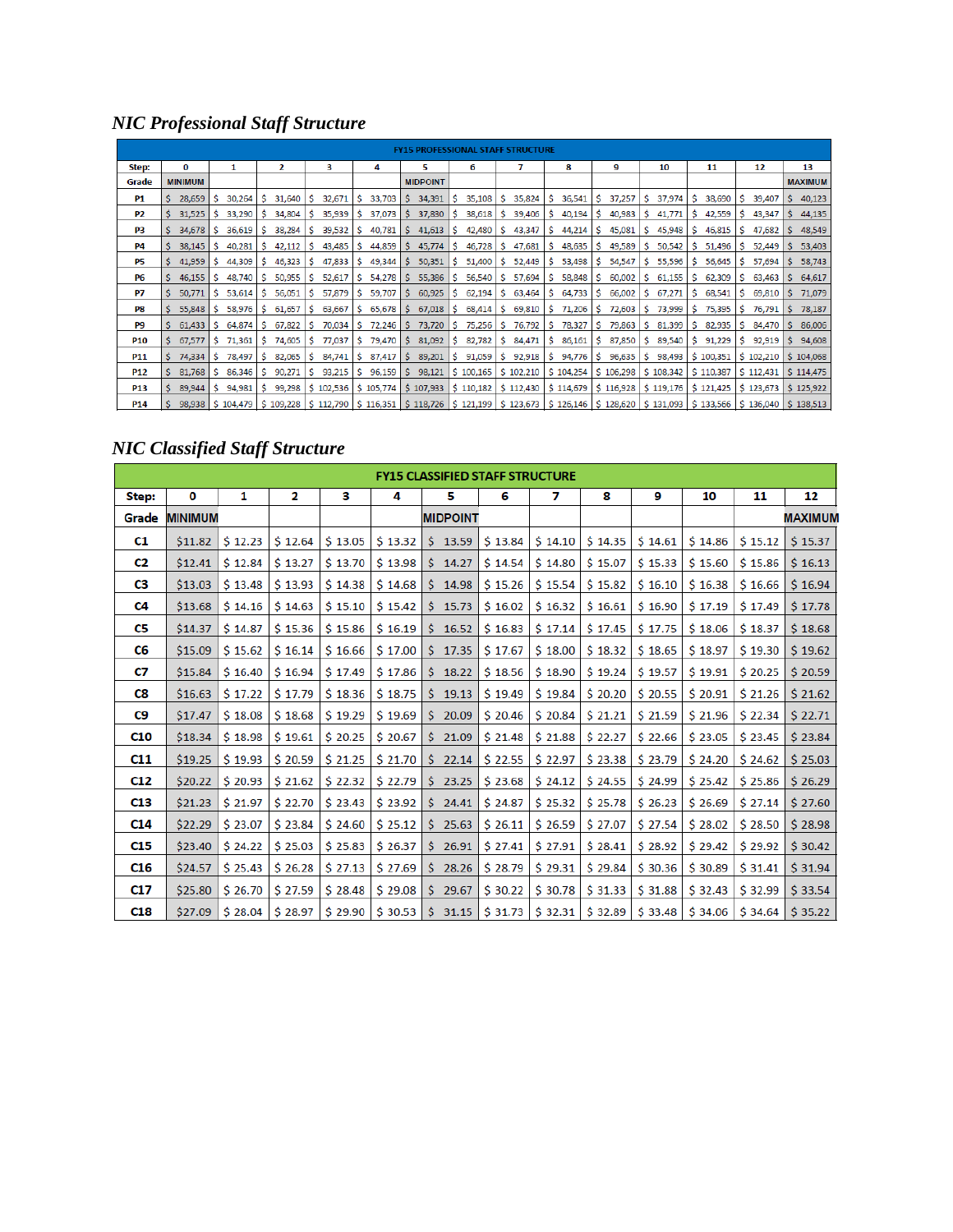# **CRC Outcome Requests**

The Professional Staff Organization requests the following items be addressed at the end of the academic year.

- Administration should address and report outcomes of each recommendation by the CRC
	- o We expect the administration to provide feedback on the ideas already submitted; i.e. whether any of them have merit or are in the realm of possibility, which ones are potential talking points for the State Board or legislature and which ones are under the President's purview. The intent of this point is to save us from wasting our breath every year coming up with ideas that will never happen.
- LCSC employees review the annual budget books and noticed some employees see substantial pay increases while others do not. PSO requests more transparency as to the reason for specific pay increases (what calculation model is used.)
- FAC representation indicates there is a communication gap on how the equation for salary increases is implemented. Recommendation is to publish the equation for employees to review
- FAC representation indicates departments are obtaining raises for employees above the various CEC proposals. How do grant funded employees receive salary increases?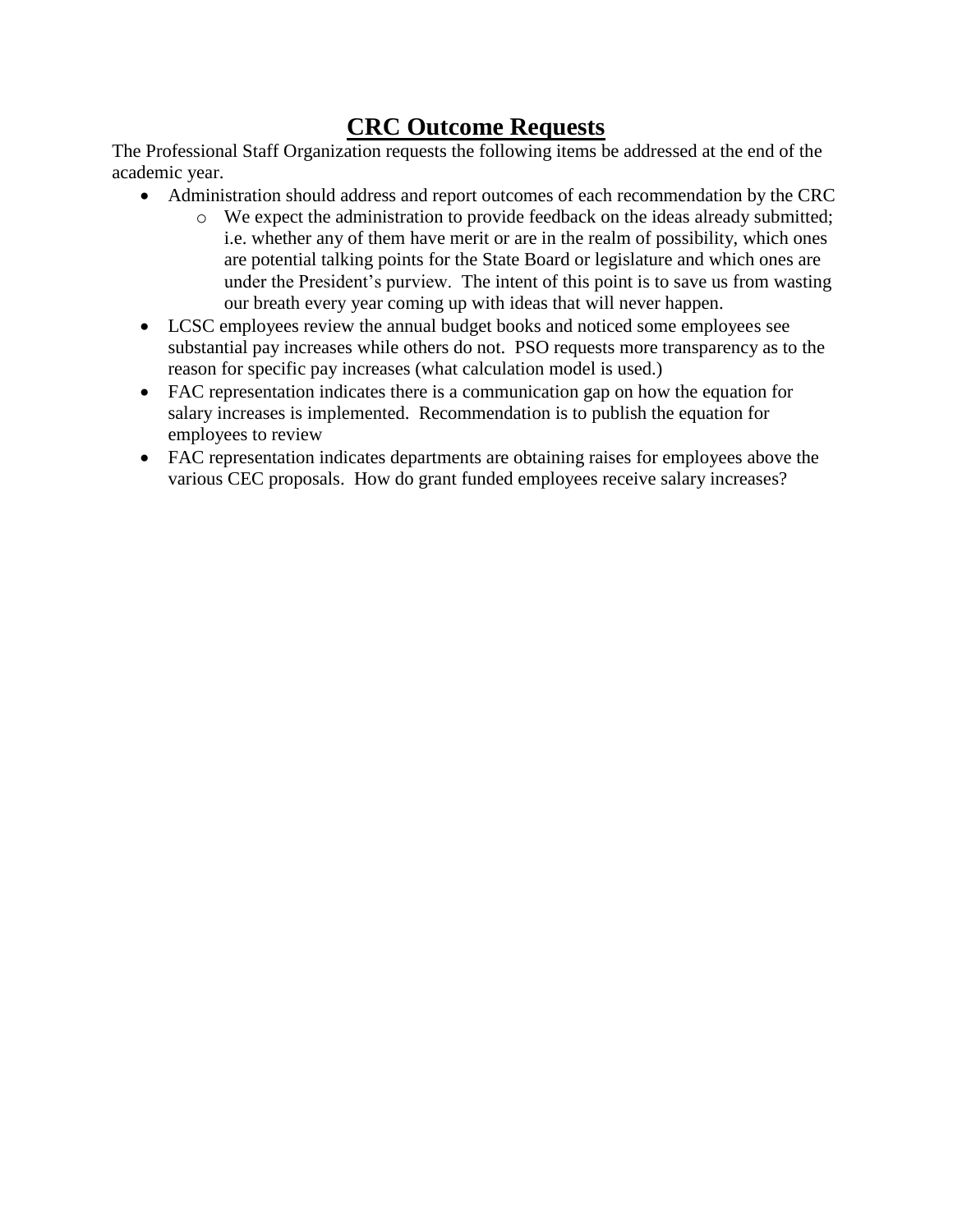# Idaho in Session – January 7, 2016

There are state agencies providing one time retention bonuses to employees. This should be a state policy to reward long term employees for commitment to service.

• Only 20% of workforce not to exceed \$2,000

Create a bonus in excess of savings to the state of Idaho. If an employee can identify and implement an agency on-going cost savings item, the employee should be rewarded with a bonus

They just talked about keeping pace with the national average of a 3% increase in pay in order to maintain the level nationally. The problem is a 3% increase in other states is not a 3% increase in Idaho which increases the salary gap for Idaho employees compared on a national level.

There is discussion about the classified pay scale. One of the facts presented is during the past 10 years, it has only been increased one time at 1%. They are touting how they moved state employees from 90% to 87% below policy. With no increases in the pay scale in the past 10 years, this is very misleading. It does not take into account cost of living or market values of the positions. Might be a good idea to present ideas to review/adjust the pay scale accordingly. The presenter was pressed on who is responsible to do this and he walked around the discussion.

Many agencies have their own salary schedule. LCSC should create a salary schedule

# Employee Salary and Contract Recommendation

Implement a 51 week contract. Employees are on a 52 week contract. The closure over the Christmas holiday or the week of July  $4<sup>th</sup>$  are potential dates to consider. Implement ADT for the 5 days. This would allow for departments to schedule work when campus is closed so disruption of campus during work hours can be limited.

Create a cost model to reward employee longevity. Many employees are frustrated that new employees start at a salary close to their own. There should be a structured approach to ensure employees with 10+ years of service to the college should at least be at the midpoint or median of their classification.

Bonus recommendation based on years of service? Should include Merit Based?

| $\mathbf{r}$ | ears  | 20    | ears          |
|--------------|-------|-------|---------------|
| cears ا      | 1U.   | ears  | $\mathcal{L}$ |
| \$100        | \$250 | \$500 | $\$1,\!000$   |

Salary adjustment profile to achieve median salary based on years of service

| ear<br>.                       | ear                      | ear<br>1 U       |  |  |
|--------------------------------|--------------------------|------------------|--|--|
| 70%<br>med<br>$\Omega$<br>11an | median<br>%۱<br>∩1<br>.ت | $00\%$<br>median |  |  |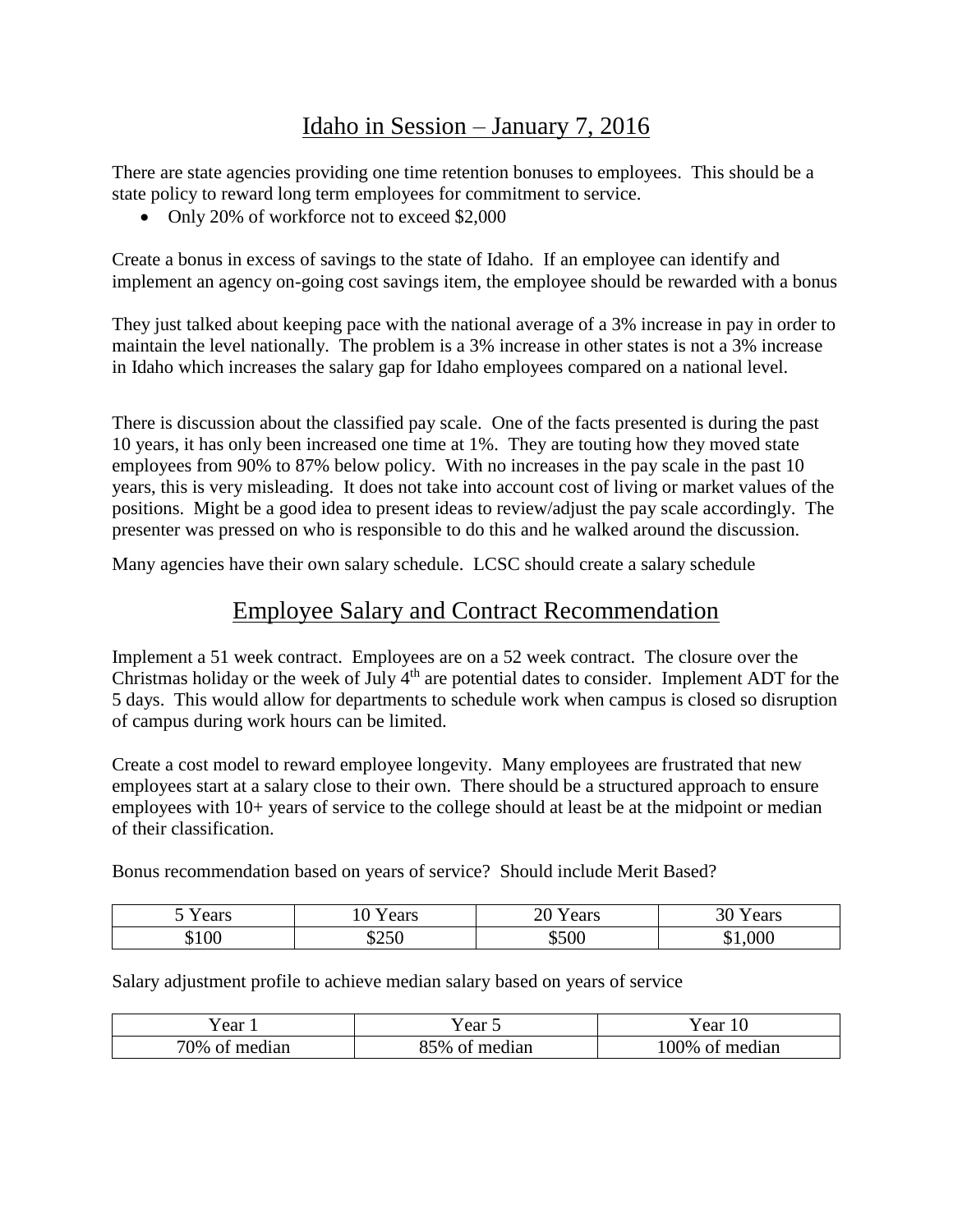## **CUPA**

CUPA changed the total expenses for each quartile this year. Last year Quartile 2 was \$30M - \$48M and this year Quartile 2 is \$29M - \$49M.

The Budget Office did say that our total expenses went down because of some grants that we no longer have. In the future, we may be staying in Quartile 2 if that continues.

| As of 6/8/2014CSO<br>Policy(HAY) | <b>CUPA T3 (2014-15)</b><br><b>Academic Year)</b> | <b>CUPA T2 (2014-15)</b><br><b>Academic Year)</b> | <b>CUPA T2 (2015-16)</b><br><b>Academic Year)</b> | <b>CUPA T3(2015-16)</b><br><b>Academic Year)</b> |                    |
|----------------------------------|---------------------------------------------------|---------------------------------------------------|---------------------------------------------------|--------------------------------------------------|--------------------|
| 65,437                           | 60.616                                            | 56,385                                            | 57,026                                            | 62,462                                           | Network Admin      |
| 57,886                           | 55,790                                            | 54,267                                            | 53,871                                            | 56,055                                           | Sys Admin          |
| 72,301                           | 48,945                                            | 48,690                                            | 49,320                                            | 50,414                                           | Helpdesk Mgr       |
| 65,437                           | 60.616                                            | 56,385                                            | 57,026                                            | 62,462                                           | Network Admin      |
| 65,437                           | 67,425                                            | 59,898                                            | 60,000                                            | 68,895                                           | IT Program Sr.     |
| 57,886                           | 60.616                                            | 56,385                                            | 57,026                                            | 62,462                                           | Network Admin      |
| 85,637                           | 81,600                                            | 63,660                                            | 61,088                                            | 84,114                                           | Head Admin Comp    |
| 57,886                           | 54,498                                            | 46,875                                            | 49,980                                            | 55,189                                           | Program Analys     |
| 57,886                           | 60.078                                            | 50,343                                            | 51,515                                            | 65,624                                           | Web Master         |
| 72,301                           | 60,879                                            | 64.401                                            | 62,000                                            | *                                                | IT Prog Supervisor |

The 2017 Idaho Division of HR Report to the Governor again (Change in Employee Compensation and Benefits Report. They do not use CUPA as a source for data analysis! [\(http://dhr.idaho.gov/PDF%20documents/Compensation/FY2017CECFINAL.pdf\)](http://dhr.idaho.gov/PDF%20documents/Compensation/FY2017CECFINAL.pdf)

The problem with CUPA is they research and use statistical data from Academic Institutions. I cannot see (reading their website again) where they take into consideration the relevant competitive job market or cost of living data. Then (if I understand the 70%, 80% strategy), our salaries are further lowered from the possible max., to 70% - 80% of max. Under this strategy, LCSC should increase our PTE footprint, rather than academic studies, because our (PTE) students can today get degrees (in a shorter timeframe, and at less cost, debt) in networking, instrumentation, Mechatronics, PLC, etc., and go into a career in manufacturing and make far, far more \$\$ than LCSC PSO, Faculty, Staff, Directors, Deans, etc.

Below is a comparison of 2014-2015 PSO member's salary to the CUPA median. There are a number of PSO employees who fall well below the median for their title classification.

| <b>Percentage</b> | <b>Employees</b> | Avg.             | Range                    |
|-------------------|------------------|------------------|--------------------------|
| < 50%             |                  | $(-\$85,074)$    |                          |
| 50-59.99%         |                  | $(-\$25,755)$    |                          |
| 60-69.99%         | 8                | $(-\$30,901.50)$ | $(-\$17,270 - \$36,610)$ |
| 70-79.99%         | 6                | $(-\$11,657.50)$ | $(-\$9,430 - \$26,761)$  |
| 80-89.99%         | 23               | $(-\$8,795.50)$  | $(-\$4,887 - \$13,049)$  |